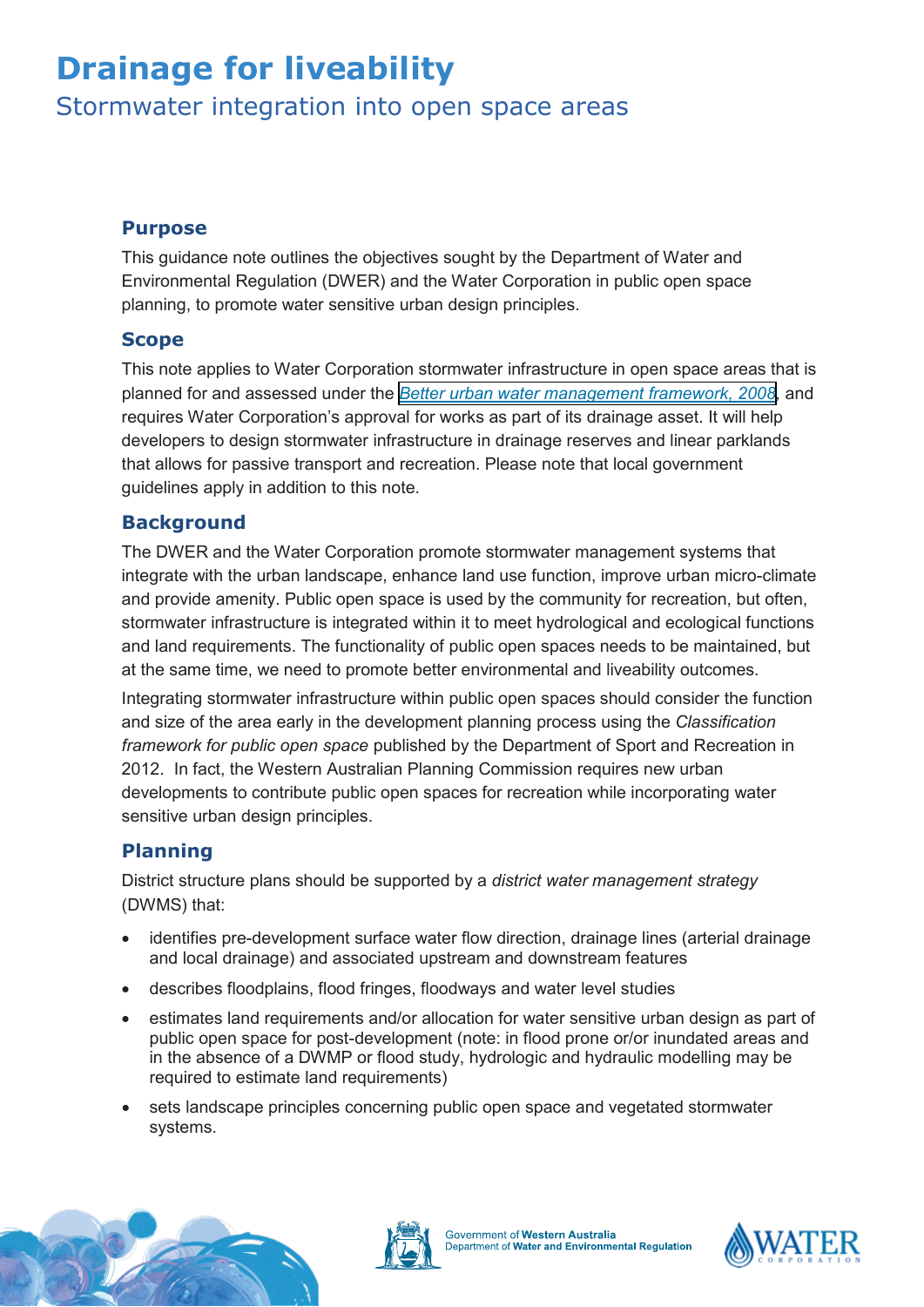Local structure plans should be supported by a local water management strategy (LWMS) that meets design criteria to:

- restore drains in a manner reflective of natural systems taking account of the landscape principles
- prove that the proposed development does not detrimentally impact the existing 1 per cent annual exceedance probability (AEP) flooding regime of the general area
- describe the 1, 10 or 20 and 50 per cent annual exceedance probability flow paths, storages and treatment areas in relation to open space areas.

Subdivision applications should be supported by an urban water management plan that:

- aligns with the design objectives provided in the LWMS
- provides a detailed description of the size, location and design of drainage systems
- shows the extent of public open space used for management of the 1, 10 or 20 and 50 per cent AEP events.

As part of the planning process, consider the following:

- Regional destination points for passive transport (walking and bicycle paths) along multiple use corridors that include living streams to major waterways or wetlands (Bolleter 20171 ).
- Co-locating varying open space types with living streams to promote diversity of spatial types and accommodate a variety of amenity and park users.
- Avoid constrained linear drainage reserves; instead, favour broader areas of multiple use corridors that include integration of public open space, passive transport and living streams.
- Maximise the visual, educational and recreational amenity of public open spaces by incorporating art, explanatory signs and rain-responsive features into stormwater management systems.
- Retain existing landscape depressions and wetlands to manage runoff from minor and major rainfall events.

 $1$  per centrum floodpoon that flood per contain the contained with a propriate land uses (public open to be contained with  $\alpha$ Living suburbs for living streams: how urban design strategies can enhance the amenity<br>provided by living stream orientated public open space, Journal of Urban Design, DOI:<br>provided usersings part incontent

*<sup>10.1080/13574809.2017.1362953.</sup> 2. Stormwater Management Manual for Western Australia, 2007 Department of Water*

*<sup>3.</sup> The 20% and 10% AEP flood levels are determined using the Water Corporation's water service*

 <sup>1</sup> *Living suburbs for living streams: how urban design strategies can enhance the amenity provided by living operating licence, drains and drainage standards. 4. Decision Process for stormwater management in Western Australia, 2017, DWER*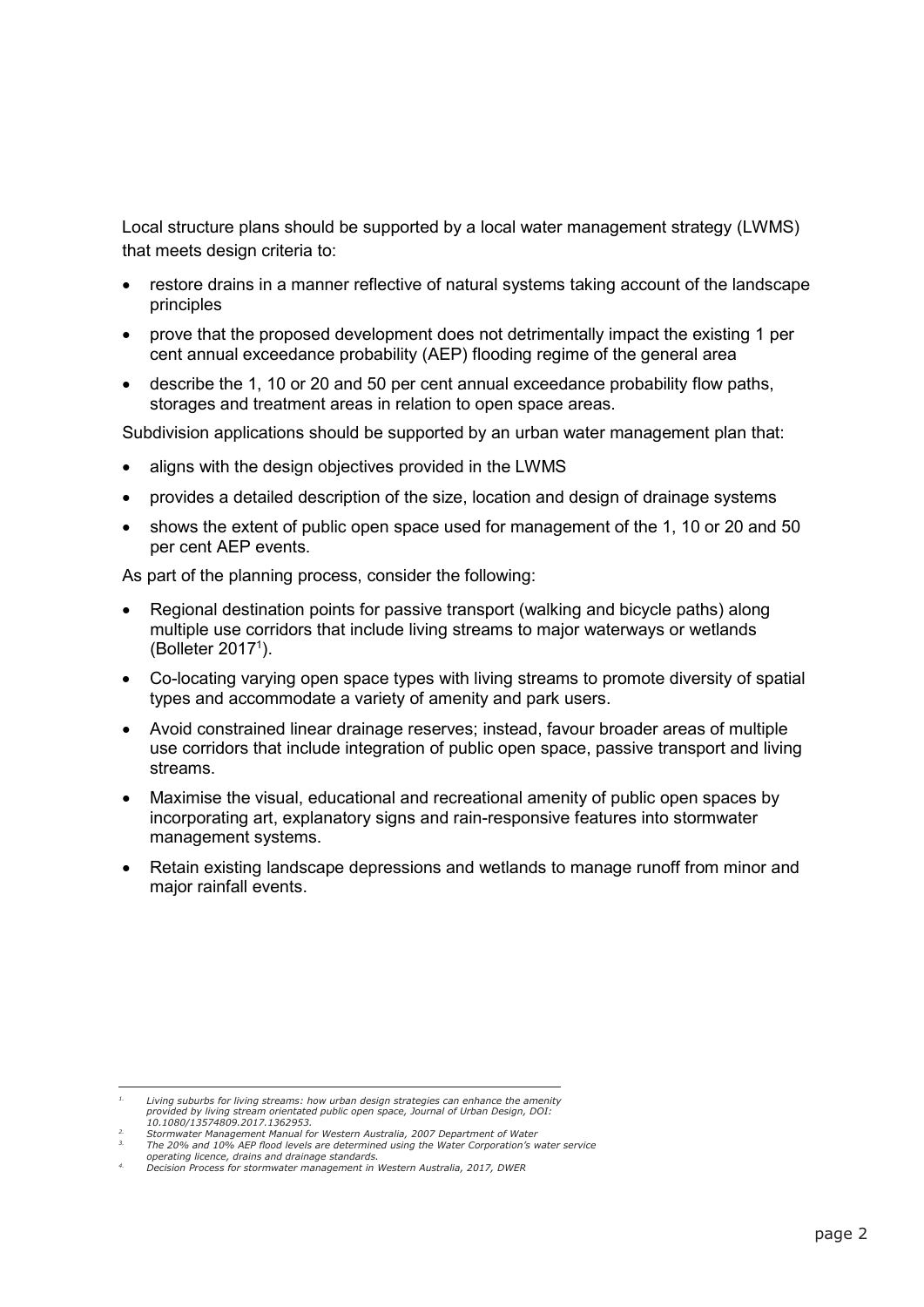# **Design**

Open space areas for flood control and conveyance should be designed to meet an AEP of:

- 50 per cent flows contained within the bankfull channel<sup>2</sup>
- 20 per cent flows contained within the drainage reserve and or public open space<sup>3</sup>
- 10 per cent flows contained within the drainage reserve or public open space, where drainage infrastructure traverses a commercial or industrial area<sup>3</sup>
- 1 per cent floodplain flows to be contained within appropriate land uses (public open space, roads, road reserves, drainage reserves and waterways) $4$ .

# **Safety**

Where public access is uncontrolled, side slopes of 1:8 or flatter are preferred to provide safe access to the water's edge. Slopes with a gradient steeper than 1:6 should be fenced. Fences or barriers should meet the Water Corporation's Design standard no. DS66: *Urban main drainage standard*.

Maintenance agreements may be required where stormwater management and land tenure responsibilities overlap.

## **Helpful guidelines**

The following documents can assist professionals to plan for public open space contributions, achieve multiple use outcomes, integrate water sensitive urban design principles and upgrade existing drainage corridors:

| Better urban water management<br>framework<br>Western Australian Planning<br>Commission 2008           | This document has been formulated as part of<br>the strategy for implementing water sensitive<br>urban design on the Swan Coastal Plain, with<br>particular regard for the Swan-Canning and<br>Vasse-Geographe catchments.                                                                                        |
|--------------------------------------------------------------------------------------------------------|-------------------------------------------------------------------------------------------------------------------------------------------------------------------------------------------------------------------------------------------------------------------------------------------------------------------|
| <b>Classification framework for</b><br>public open space<br>Department of Sport and<br>Recreation 2012 | This describes the function (primary use and<br>expected activities) and catchment hierarchy (typical<br>size and how far a user might travel to visit the site)<br>for public open spaces. It should be used to<br>determine the expected use and consider how<br>stormwater infrastructure may enhance amenity. |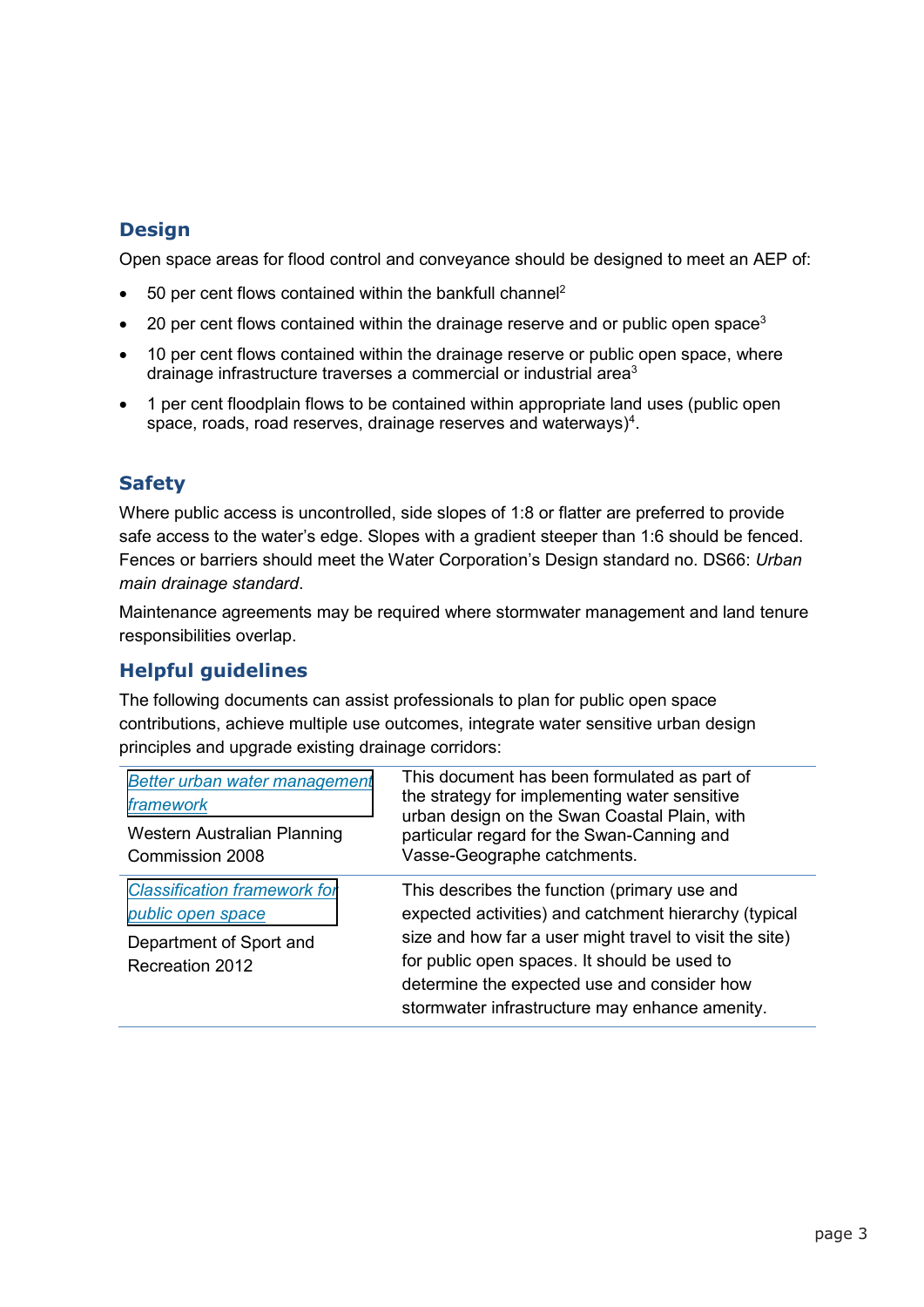| Public parkland planning and<br>design guide<br>Department of Sport and<br>Recreation, Department of Water<br>and Western Australia Planning<br>Commission 2014 | The stormwater management section outlines factors<br>for integration relating to placement and park<br>functionality, design and maintenance, and other<br>sources of information.                                                                                                                                                                                                                                                                       |
|-----------------------------------------------------------------------------------------------------------------------------------------------------------------|-----------------------------------------------------------------------------------------------------------------------------------------------------------------------------------------------------------------------------------------------------------------------------------------------------------------------------------------------------------------------------------------------------------------------------------------------------------|
| Liveable neighbourhoods<br>Western Australian Planning<br>Commission 2009                                                                                       | Includes objectives, requirements and guidance<br>related for Urban Water Management, and seeks to<br>promote opportunities to link water management<br>infrastructure with the urban built form and integrate<br>urban water management with public open space. A<br>revised draft of this document was released by the<br>WAPC for public comment in 2015. Proponents<br>should be aware of the 2015 update when preparing<br>or considering proposals. |
| Decision process for stormwater<br>management in WA<br><b>DWER 2017</b>                                                                                         | This provides information about land and water<br>planning processes and outlines stormwater<br>management criteria for urban developments and<br>retrofitting projects (see figure overleaf).                                                                                                                                                                                                                                                            |
| Water sensitive urban design<br>brochures<br>Department of Water                                                                                                | This brochure series offers information about water<br>sensitive urban design.                                                                                                                                                                                                                                                                                                                                                                            |
| Drainage for liveability fact sheet:<br><b>Living streams in Water</b><br><b>Corporation assets</b><br>Water Corporation and<br>Department of Water 2016        | This provides basic technical information required to<br>design and construct living streams in Water<br>Corporation assets.                                                                                                                                                                                                                                                                                                                              |

# **Contact**

| <b>Tim Sparks</b>                        | Suzanne Brown                           |
|------------------------------------------|-----------------------------------------|
| Manager, Urban Water Department of Water | Manager Drainage & Liveable Communities |
| and Environmental Regulation             | <b>Water Corporation</b>                |
| T: 6364 7600                             | T: 9420 2420                            |
| E: tim.sparks@dwer.wa.gov.au             | E:suzanne.brown@watercorporation.com.au |
|                                          |                                         |

June 2018